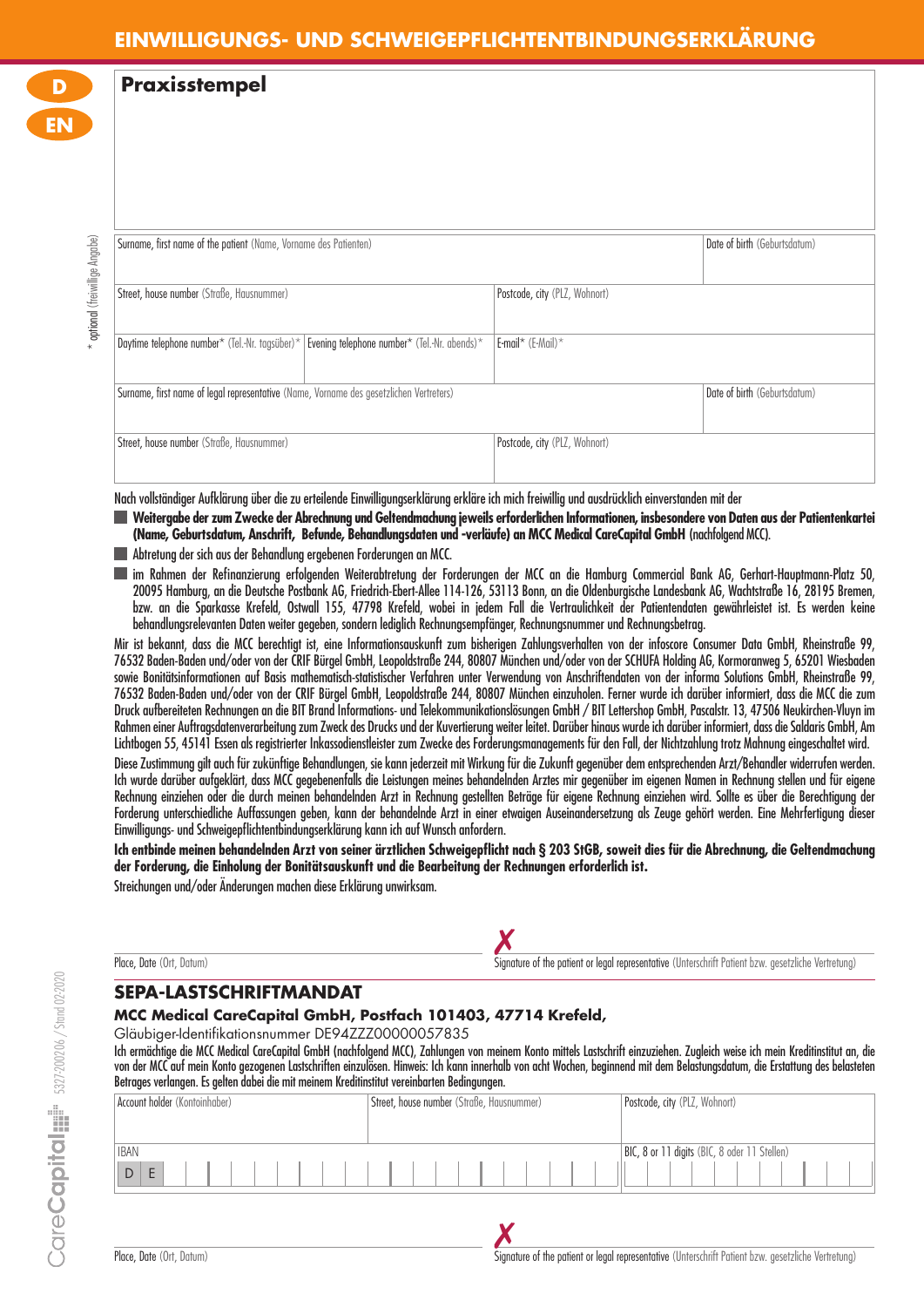After having been fully informed about the required declaration of consent, I hereby, of my own free will, expressly agree to:

- **the transfer of any information required for the invoicing of accounts and the enforcement thereof,**  specifically including information from the patient file (name, date of birth, address, medical results, **treatment information and information on the treatment process) to MCC Medical CareCapital GmbH**  (subsequently MCC).
- $\blacksquare$  the assignment of assignment to MCC of accounts receivable for the treatment provided.
- $\blacksquare$  the subsequent assignment of accounts receivable, in terms of refinancing by MCC to Hamburg Commercial Bank AG, Gerhart-Hauptmann-Platz 50, 20095 Hamburg, to Deutsche Postbank AG, Friedrich-Ebert-Allee 114-126, 53113 Bonn, to Oldenburgische Landesbank AG, Wachtstraße 16, 28195 Bremen or to Sparkasse Krefeld, Ostwall 155, 47798 Krefeld. The confidentiality of the patient information, is hereby guaranteed in each case. No data will be shared that is relevant to the treatment, only the invoice recipient, invoice number and invoice amount.

I am aware that MCC is entitled to gather information on previous payment history from infoscore Consumer Data GmbH, Rheinstraße 99, 76532 Baden-Baden and/or from CRIF Bürgel GmbH, Leopoldstraße 244, 80807 Munich and/or from SCHUFA Holding AG, Kormoranweg 5, 65201 Wiesbaden, as well as to retrieve credit history information through the use of mathematical-statistical methods on address data from informa Solutions GmbH, Rheinstraße 99, 76532 Baden-Baden and/or from CRIF Bürgel GmbH, Leopoldstraße 244, 80807 Munich. I have been further informed that MCC is forwarding the invoices ready for printing to BIT Brand Informations- und Telekommunikationslösungen GmbH / BIT Lettershop GmbH, Pascalstr. 13, 47506 Neukirchen-Vluyn, as part of the processing of order-related information for the purpose of printing and packing. In addition, I have been informed that Saldaris GmbH, Am Lichtboden 55, 45141 Essen will be commissioned for receivables management, as a registered collection agency, in the event of non-payment despite warnings being sent.

This agreement remains valid for future treatments and can be withdrawn at any time with immediate effect for the future vis-à-vis the appropriate doctor/treatment provider. I have been informed that MCC will either charge me for the services provided by the attending doctor in their own name and debit the amount to their own account or debit the amounts invoiced by my doctor to their own account. If there are differing interpretations of the legitimacy of any of the accounts receivable, the attending doctor may appear as a witness in the event of a dispute. I may request a copy of this Consent Form and Release of Non-Disclosure Obligation.

**I release my attending doctor from his/her duty, stipulated in § 203 StGB, to treat medical records confi dentially, to the extent necessary for correct invoicing the assertion of claims, the gathering of credit checks and the processing of invoices.**

Deletions and/or changes render this declaration ineffective.

### **SEPA DIRECT DEBIT MANDATE**

### **MCC Medical CareCapital GmbH, PO Box 101403, 47714 Krefeld**

Creditor Identifier DE94ZZZ00000057835

I hereby authorise MCC Medical CareCapital GmbH (subsequently MCC) to debit my account by direct debit. At the same time, I instruct my bank to transfer the amount debited to my account by MCC. Note: I can request a refund of the debited amount within eight weeks from the date on which my account is debited. Terms and conditions of my bank apply.

**EN**